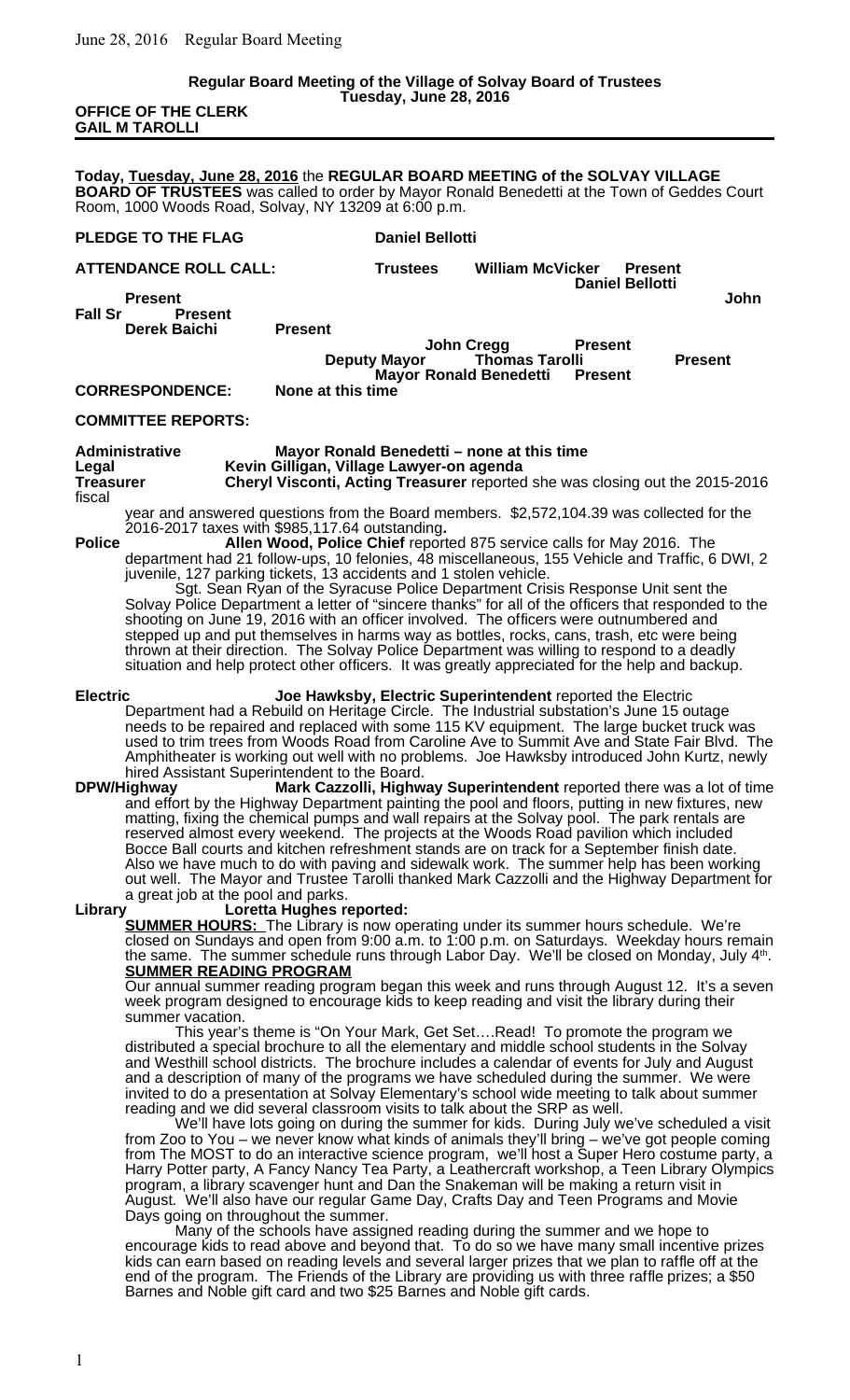June 28, 2016 Regular Board Meeting

**Codes Trustee Tarolli** reported the Codes Department is busy with high grass, trash, etc. and with inspections. Also, Larry Ball, Code Enforcement Officer is resigning to take a full time position at the Town of Sullivan. He will be truly missed.<br>Stormwater Mone at this time.

**None at this time.** 

### **RESOLUTIONS:**

1. Authorization from the Board of Trustees to approve the minutes from the May 24, 2016 Regular Board

|                |                        |               | Meeting and the Reading of the Minutes be herewith dispensed. |                       |
|----------------|------------------------|---------------|---------------------------------------------------------------|-----------------------|
| <b>MOTION:</b> | <b>Daniel Bellotti</b> |               |                                                               |                       |
| <b>SECOND:</b> | Derek Baichi           |               |                                                               |                       |
| AYES:          |                        | <b>NAYES:</b> | n                                                             | <b>MOTION CARRIED</b> |

2. Authorization from the Board of Trustees to pay C&S Engineers \$11,547.50 for services rendered from

5/1/16 through 5/31/16. (Invoices: 59127, 59128, 59129, 59130, 59131, 59132, 59133, 59134)

Below are the specific projects that will be reimbursed through a Grant or the County. Invoice No. 59128 – Project No. 114.210.002 – DASNY Grant Invoice No. 59129 – Project No. 114.213.001 – I/I Reduction Grant Invoice No. 59130 – Project No. 114.214.001 – Senator DeFrancisco Grant Invoice No. 59131 – Project No. 114.215.001 – Onondaga County Community Development Grant Invoice No. 59133 – Project No. 114.217.001 – USDARD Funding Application – Montrose Avenue Revitalization I/IReduction Invoice No. 59134 – Project No. 114.218.001 – SAM Grant Total cost to the Village: \$2090.00  **MOTION: Daniel Bellotti SECOND: Derek Baichi AYES: 7 NAYES: 0 MOTION CARRIED**

3. Authorization from the Board of Trustees to pay C&S Engineers \$20,700.00 for services rendered for 2015 Landfill Monitoring program (\$10,100.00) and 2016 Landfill Monitoring program

 $($10,600$ 

| <b>U.600.00).</b> |                       |   |
|-------------------|-----------------------|---|
| <b>MOTION:</b>    | John Fall Sr          |   |
| <b>SECOND:</b>    | <b>Thomas Tarolli</b> |   |
| AYES:             | <b>NAYES:</b>         | 0 |

4. Authorization from the Board of Trustees to pay Costello, Cooney & Fearon, PLLC \$10221.75 for

services rendered for the month of May 2016. (Reimbursed \$288.75 Area Variance: \$428.75 for area variance; \$752.50 Fibertech Facilities; \$218.75 by project) Total paid by village:

**AYES: 7 NAYES: 0 MOTION CARRIED**

**Newly**

| \$8,533.00     |                        |               |   |                       |
|----------------|------------------------|---------------|---|-----------------------|
| <b>MOTION:</b> | <b>Daniel Bellotti</b> |               |   |                       |
| <b>SECOND:</b> | <b>Thomas Tarolli</b>  |               |   |                       |
| AYES:          |                        | <b>NAYES:</b> | 0 | <b>MOTION CARRIED</b> |

5. Authorization from the Board of Trustees to approve the Budget Modifications:

### **For Approval at the June 2016 Regular Board Meeting (as**

| <b>Account</b><br><b>Revenue</b><br><u>s</u> | <b>Title</b>                           | (аэ<br>modified)<br><b>Current</b><br><b>Budget</b> | <b>Proposed</b><br><b>Budget Mod</b> | <b>INGMIN</b><br><b>Modified</b><br><b>Budget</b><br><b>Amount</b> |
|----------------------------------------------|----------------------------------------|-----------------------------------------------------|--------------------------------------|--------------------------------------------------------------------|
|                                              |                                        |                                                     |                                      |                                                                    |
|                                              | <b>Total</b>                           | $\mathbf 0$                                         | $\bf{0}$                             | $\mathbf 0$                                                        |
| <u>Expense</u><br><u>s</u>                   |                                        |                                                     |                                      |                                                                    |
| 511101 A                                     | Police Justice-Wages                   | 69,185                                              | 1,200                                | 70,385                                                             |
| 513254 A                                     | Treasurer-Other                        | 17,000                                              | 270                                  | 17,270                                                             |
| 513554 A                                     | <b>Tax Receiver-Other</b>              | 5,225                                               | 370                                  | 5,595                                                              |
| 514501 A                                     | Election-Wages                         | 0                                                   | 540                                  | 540                                                                |
| 516203 A                                     | <b>Building-Capital Outlay</b>         | 680                                                 | 7,150                                | 7,830                                                              |
| 516204 A                                     | <b>Building-Other</b>                  | 56,000                                              | 3,300                                | 59,300                                                             |
| 516403 A                                     | <b>Central Garage-Capial</b><br>Outlay | 837                                                 | 410                                  | 1,247                                                              |
| 531202 A                                     | Police Equipment                       | 10,000                                              | (5,000)                              | 5,000                                                              |
| 5312.07<br>A                                 | Police-Ammo                            | 2,100                                               | 5,000                                | 7,100                                                              |
| 550101 A                                     | <b>Street Administration-</b><br>Wages | 66,928                                              | 2,800                                | 69,728                                                             |
| 550104 A                                     | <b>Street Administration-Other</b>     | 6,000                                               | (2,800)                              | 3,200                                                              |
| 551102 A                                     | <b>Street Maintenance-Equip</b>        | 1,500                                               | 3,550                                | 5,050                                                              |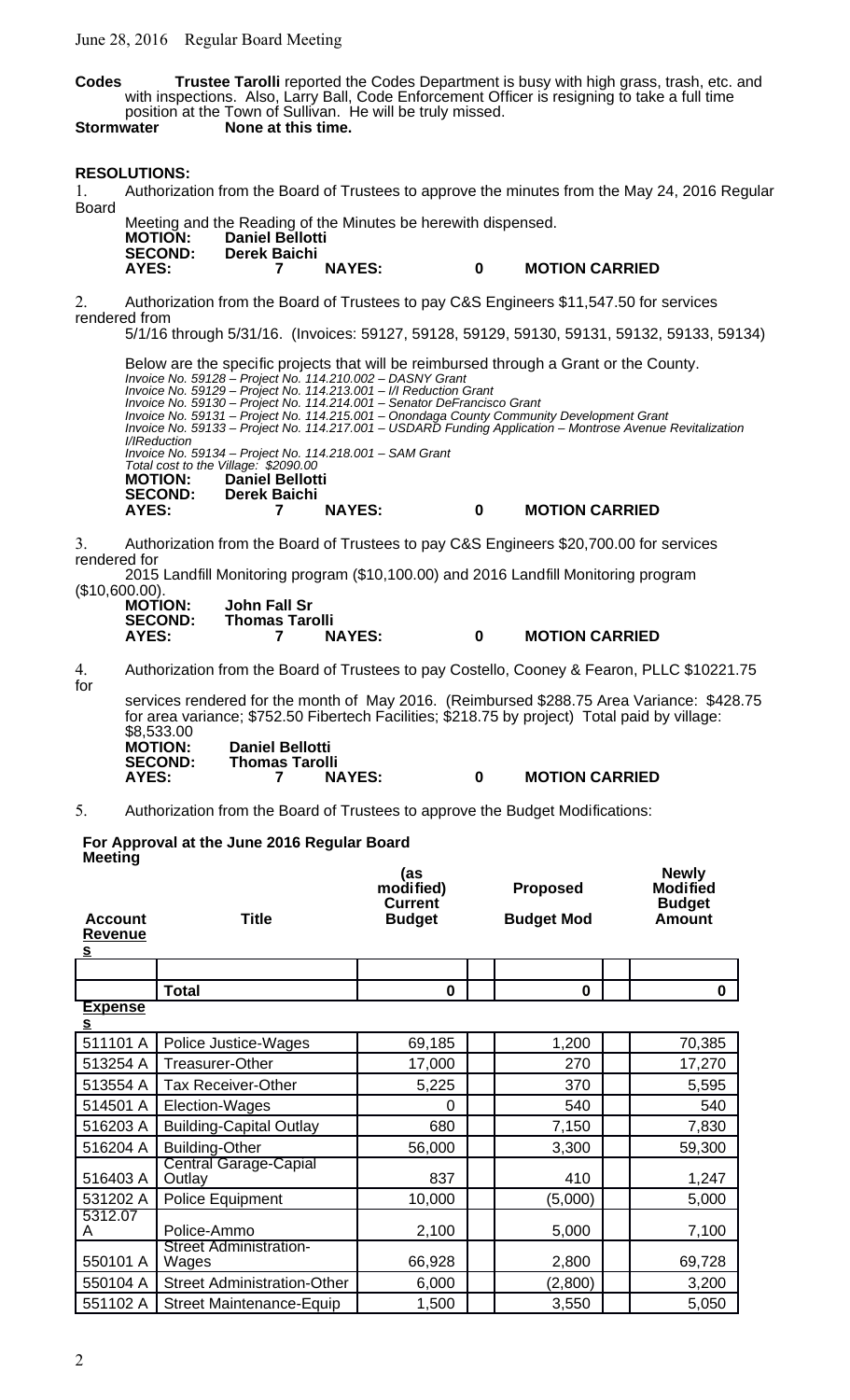## June 28, 2016 Regular Board Meeting

| 551104 A       | <b>Street Maintenance-Other</b> | 174,300   | (3,500)   | 170,800   |
|----------------|---------------------------------|-----------|-----------|-----------|
| 551422 A       | Snow Removal Equipment          | 50,000    | (19, 810) | 30,190    |
| 551820 A       | <b>Street Lighting</b>          | 42,000    | 11,420    | 53,420    |
| 580900 A       | Landfill Monitoring             | 20,200    | 10,600    | 30,800    |
| 581604 A       | Refuse-Other                    | 375,190   | 23,350    | 398,540   |
| 590408 A       | <b>Workers Comp</b>             | 100,000   | 12,650    | 112,650   |
| 590608 A       | Health Insurance                | 450,054   | (51, 500) | 398,554   |
|                | <b>Total</b>                    | 1,447,199 | 0         | 1,447,199 |
| <u>Expense</u> |                                 |           |           |           |
| <u>s</u>       |                                 |           |           |           |

| $519904 A$   Account | <b>General Contingent</b> | 73,823 | 68,154 | 141.97  |
|----------------------|---------------------------|--------|--------|---------|
|                      | corr May 2016 error       |        |        |         |
|                      | Total                     | 73,823 | 68,154 | 141,977 |

| <b>MOTION:</b> | Derek Baichi |               |                       |
|----------------|--------------|---------------|-----------------------|
| <b>SECOND:</b> | John Fall Sr |               |                       |
| AYES:          |              | <b>NAYES:</b> | <b>MOTION CARRIED</b> |

6. Authorization from the Board of Trustees to approve

**WHEREAS**, the property described by the following tax map number(s) and located at the following address(s) is/are in the Village of Solvay, is/are owned by the following owner(s); and

**WHEREAS**, as the aforesaid property owner(s) allows the property to accumulate high weeds, brush, grass, trash, debris, or other matter, in a manner that is unhealthy, hazardous, or dangerous and in violation of Chapter 56; and

**WHEREAS**, the owner(s) was notified by certified mail and/or posted on site and a follow up revealed the violation still exists

**NOW**, be it resolved that the Village of Solvay Board shall authorize the property to be cut, trimmed, and removed by the Village Representatives, and all actual costs of work or services rendered at the direction of the Village Board, shall be assessed and collected in the same manner and time as the taxes levied on the premises.

### **STREET ADDRESS TAX MAP NAME OF OWNER**

| AYES:          |                         | <b>NAYES:</b>  | <b>MOTION CARRIED</b><br>0 |
|----------------|-------------------------|----------------|----------------------------|
| <b>SECOND:</b> | <b>William McVicker</b> |                |                            |
| <b>MOTION:</b> | <b>Daniel Bellotti</b>  |                |                            |
|                | 214 Case Street         | 003.-06-28.0   | Jeffrey Miczan             |
|                | 2851 Milton Ave         | 004.-01-01.0   | Peter Herbert              |
|                | 313 Draper Ave          | 016.-01-51.0   | Thomas Hogan               |
|                | 811 Second Street       | 004.-10-01.0   | <b>Catherine Hunter</b>    |
|                | 221 Lamont Ave          | 010.-06-29.0   | Kathleen Hurley            |
|                | 306 Center Street       | 004.-09-15.0   | <b>Frank Garcia</b>        |
|                | 210 Case Street         | 003.-06-26.0   | Taylor/Humphrey            |
|                | 406 Center Street       | 005.-06-12.0   | Gerald Jacobs              |
|                | 806 Third Street        | 004.-11-16.0   | Joshua Parker              |
|                | 401 Cogswell Ave        | 007.-08-10.0   | <b>Harold Hommel</b>       |
|                | 431 Center Street       | 005.-07-46.0   | Michael Pascarella         |
|                | 314 Darrow Ave          | 003.-04-08.0   | <b>William Liedka</b>      |
|                | 105 William Street      | 010.-05-03.0   | Jerry Paiz                 |
|                | 223 William Street      | $010.-03-03.0$ | Gregory Giachetti          |
|                | 212 William Street      | $010.-02-18.0$ | Carl Baumgart              |
|                |                         |                |                            |

7. Authorization from the Board of Trustees to pay David Au for six days and four hours of vacation time

|                |                        | and eight days of sick time as of June 10, 2016. |   |                       |
|----------------|------------------------|--------------------------------------------------|---|-----------------------|
| MOTIÓN:        | Derek Baichi           |                                                  |   |                       |
| <b>SECOND:</b> | <b>Daniel Bellotti</b> |                                                  |   |                       |
| AYES:          |                        | <b>NAYES:</b>                                    | n | <b>MOTION CARRIED</b> |

Authorization from the Board of Trustees to pay Derek Osbeck the Lieutenant salary of \$70,181.28

effective June 1, 2016.<br>**MOTION:** Daniel I **MOTION: Daniel Bellotti SECOND: William McVicker**

**Trustee John Fall Sr made a statement that this position has no overtime.**

| <b>William McVicker</b> | <b>Trustee</b> | <b>Voted</b> | Yes |
|-------------------------|----------------|--------------|-----|
| <b>Daniel Bellotti</b>  | <b>Trustee</b> | <b>Voted</b> | Yes |
| John Fall Sr            | <b>Trustee</b> | <b>Voted</b> | Yes |
| Derek Baichi            | <b>Trustee</b> | <b>Voted</b> | Yes |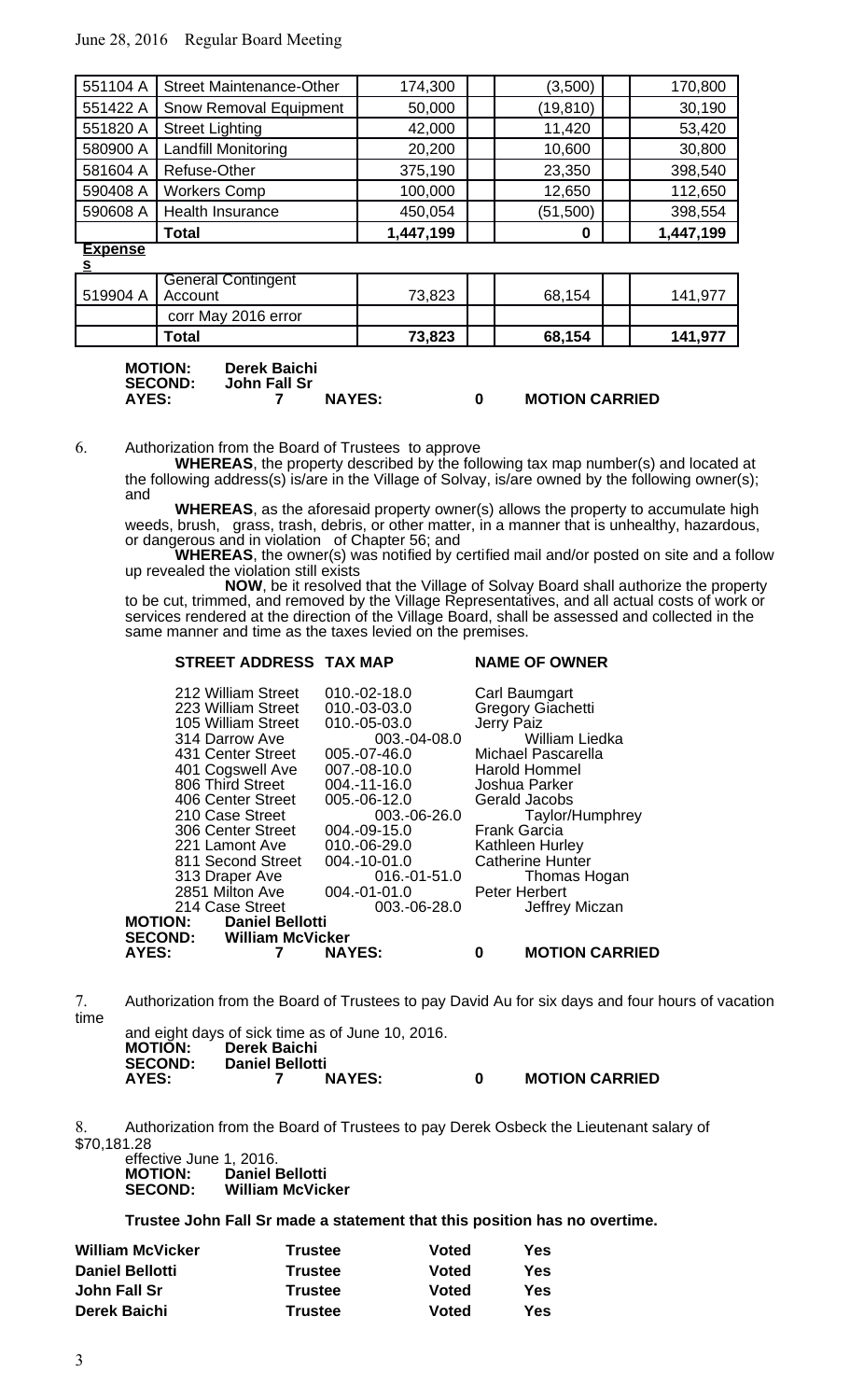| John Cregg              | <b>Trustee</b>      | Voted | Yes              |
|-------------------------|---------------------|-------|------------------|
| <b>Thomas Tarolli</b>   | <b>Deputy Mayor</b> | Voted | <b>Abstained</b> |
| <b>Ronald Benedetti</b> | Mayor               | Voted | Yes              |

The foregoing resolution was thereupon declared duly adopted. **DATED: June 28, 2016**

9. Authorization from the Board of Trustees to approve to hire Michael Gilheney as a lifeguard at a rate of  $$9.00$  per hour and Mackenna Caryl and Hannah Jewell as lifeguard subs at a rate of \$9.00 per hour

for the summer of 2016.<br>**MOTION:** Derek Ba **MOTION: Derek Baichi SECOND: Thomas Tarolli AYES: 7 NAYES: 0 MOTION CARRIED**

10. Authorization from the Board of Trustees to approve Hannah Elmer as Asst. Head Lifeguard at a rate of

|                |                        | \$10.25 per hour replacing Patrick Visconti. |   |                       |
|----------------|------------------------|----------------------------------------------|---|-----------------------|
| <b>MOTION:</b> | <b>Daniel Bellotti</b> |                                              |   |                       |
| <b>SECOND:</b> | <b>Thomas Tarolli</b>  |                                              |   |                       |
| AYES:          |                        | <b>NAYES:</b>                                | n | <b>MOTION CARRIED</b> |

11. Authorization from the Board of Trustees to approve lifeguards rate of hour corrections for Kaitlyn

|                |                       | Dunning and Emily Green at \$9.25 per hour. |   |                       |
|----------------|-----------------------|---------------------------------------------|---|-----------------------|
| <b>MOTION:</b> | Derek Baichi          |                                             |   |                       |
| <b>SECOND:</b> | <b>Thomas Tarolli</b> |                                             |   |                       |
| AYES:          |                       | <b>NAYES:</b>                               | n | <b>MOTION CARRIED</b> |

12. Approving the release of Outfall Data collected as part of the Onondaga County Stormwater **Outfall** 

Inspection Program and any PDF files of all outfall field inspection forms related to the Village of Solvay, to Kathleen Bertuch, Program Manager, Central New York Regional Planning & Development Board (CNYRPDB) by the Onondaga County Office of Water Environment Protection (WEP) and authorizing the Mayor to sign the release form provided by WEP for that purpose.<br>**MOTION: MOTION: John Cregg**

**SECOND: Derek Baichi AYES: 7 NAYES: 0 MOTION CARRIED**

13. Resolution authorizing the items listed below pursuant to requirements of the New York State Pollutant

Discharge Elimination System Municipal Separate Storm Sewer System General Permit.

**WHEREAS, Contrary Contrary Contrary (Contrary Contrary WHEREAS, Contrary Village of Solvay Contrary (Legal Name of Municipality)** herein called the "Municipality", after thorough consideration of the various aspects of the problem and consideration of available information, has hereby determined that certain work, as described in Attachment A, herein called the "Project", is desirable, is in the public interest, and is required in order to implement the Project; and

**WHEREAS**, the Central New York Regional Planning & Development Board, herein called the "Board", has provided program planning and implementation assistance pertaining to the requirements of the New York State Pollutant Discharge Elimination System (SPDES) Stormwater Phase II General Permit for Municipal Separate Storm Sewer System (MS4) operators since 2002, and

**WHEREAS**, the Board has proposed staff and education assistance services in support of sustaining the CNY Stormwater Coalition and to provide a regional public education, outreach and training compliance program to reduce municipal staff burdens, ensure consistency, provide widespread priority audience targeting the most efficient use of limited municipal funds by distributing total program costs over a number of entities within a twelve month time frame as outlined in Attachment B;

Solvay:<br>1.

**NOW, THEREFORE, BE IT RESOLVED BY** Village Board of Trustee of the Village of

- 1. That *\_\_\_ Ronald Benedetti, Mayor \_\_\_ or such person's successor in office is the* representative authorized to act in behalf of the Municipality's governing body in all matters related the Project;
- 2. That the Municipality agrees that it will fund its portion of the program cost in the amount of \$3,600, and that those funds will be made available to the Board upon the receipt of invoice.
- 3. That one (1) certified copy of this Resolution will be prepared and sent to the Board upon adoption.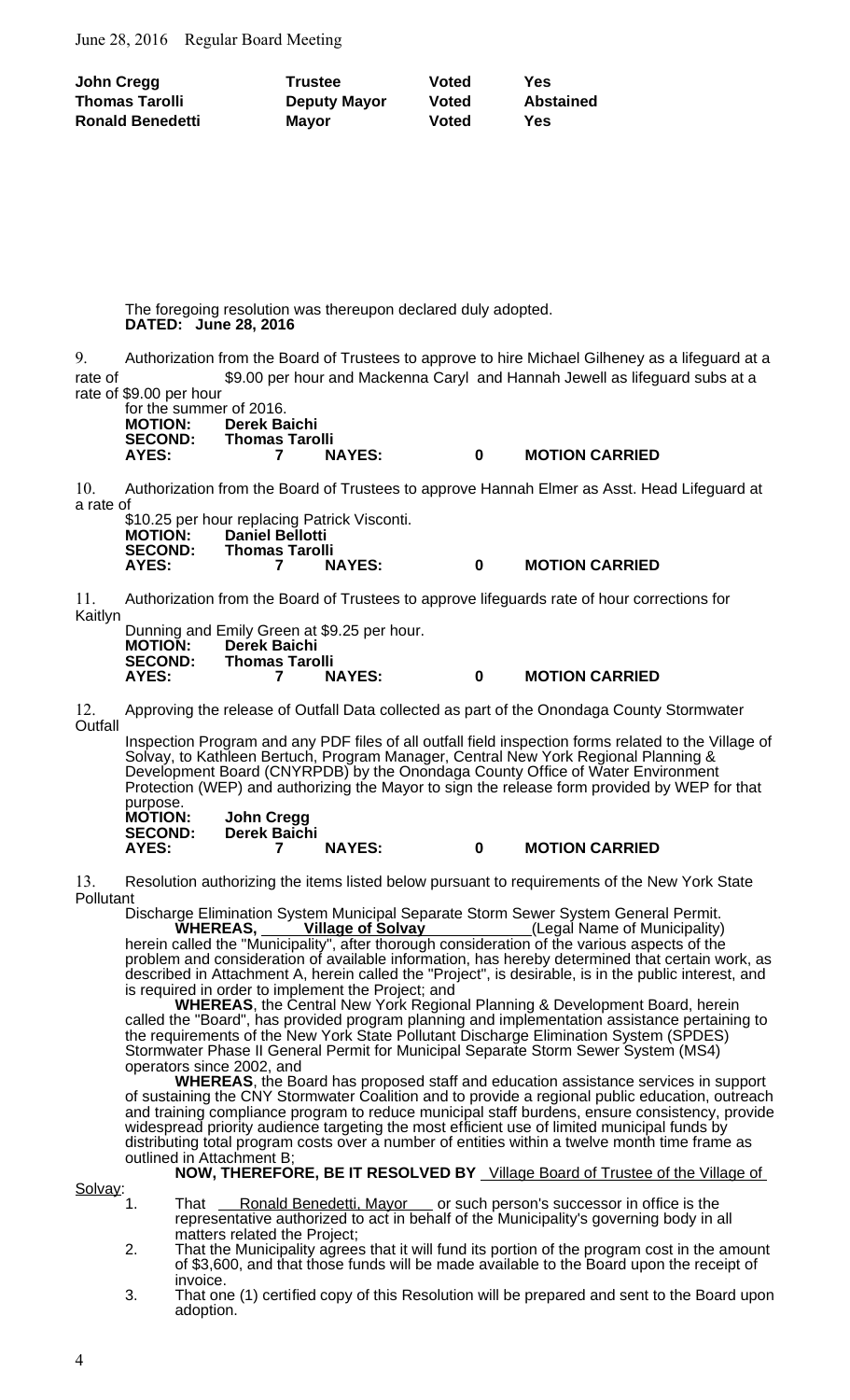4. That this Resolution take effect immediately.<br>**MOTION:** John Cregg

**MOTION: John Cregg SECOND: Daniel Bellotti**

The question of the adoption of the foregoing resolution was duly put to a vote and upon roll call, the vote was as follows:

| <b>William McVicker</b>                                       | <b>Trustee</b> | <b>Voted</b> | Yes        |
|---------------------------------------------------------------|----------------|--------------|------------|
| <b>Daniel Bellotti</b>                                        | <b>Trustee</b> | <b>Voted</b> | <b>Yes</b> |
| John Fall Sr                                                  | <b>Trustee</b> | <b>Voted</b> | <b>Yes</b> |
| <b>Derek Baichi</b>                                           | <b>Trustee</b> | <b>Voted</b> | <b>Yes</b> |
| <b>John Cregg</b>                                             | <b>Trustee</b> | <b>Voted</b> | <b>Yes</b> |
| <b>Thomas Tarolli</b>                                         | <b>Trustee</b> | <b>Voted</b> | Yes        |
| <b>Ronald Benedetti</b>                                       | <b>Mayor</b>   | <b>Voted</b> | Yes        |
| The foregoing resolution was thereupon declared duly enacted. |                |              |            |

**DATED: June 28, 2016**

# **CERTIFICATE OF RECORDING OFFICER**

That the attached Resolution is a true and correct copy of the Resolution, as regularly adopted at a legally convened meeting of the <u>Village Board of Trustees of the Village of Solvay</u> legally convened meeting of the Village Board of Trustees of the Village of Solvay<br>duly held on the 28th day of June, 2016; and further that such Resolution has been fully recorded in the minute book in my office.

IN WITNESS THEREOF, I have hereunto set my hand this 28th day of June, 2016.

Signature of Recording Officer Gail Tarolli

\_\_\_\_\_\_\_\_\_\_\_\_\_\_\_\_\_\_\_\_\_\_\_\_\_\_\_\_\_\_\_\_\_\_\_\_\_

Village Clerk (SEAL) Title of Recording Officer

14. Upper Gertrude Park Bathroom Facilities: Upon reviewing the short EAF form submitted in support of

the project to rehabilitate the Upper Gertrude Park Facilities to make them ADA-compliant, this Board hereby determines that New York State Parks is an involved agency as a potential funding source, that the Village of Solvay Board of Trustees determines that it will proceed as lead agency on an uncoordinated basis, that the work involves retrofitting an existing structure less than 4,000 SF in size, that this is an unlisted action; that based upon the EAF submitted in support of this project, the Board hereby finds that there are no adverse environmental impacts likely to result from this action and therefore renders a **Negative Declaration** for purposes of SEQR and further authorizes Ronald Benedetti, as Mayor of the Village of Solvay, to accept funds from the New York State Office of Parks, Recreation and Historic Preservation in accordance with the provisions of Title 9 of the Environmental Protection Act of 1993, in an amount not to exceed Seventy Five Thousand and 00/100 (\$75,000.00) Dollars, and enter into and execute a project agreement with the State for such financial assistance to this Village for the Upper Gertrude Park Bathroom Rehabilitation Project and, if appropriate, a conservation easement or preservation covenant or public access covenant to the deed of the assisted property.<br>**MOTION:** 

### **MOTION: Daniel Bellotti John Fall Sr**

The question of the foregoing Resolution was duly put to a vote and, upon roll call, the vote was as follows:

| <b>William McVicker</b> | <b>Trustee</b>      | <b>Voted</b> | Yes        |
|-------------------------|---------------------|--------------|------------|
| <b>Daniel Bellotti</b>  | <b>Trustee</b>      | <b>Voted</b> | Yes        |
| <b>John Fall Sr</b>     | <b>Trustee</b>      | <b>Voted</b> | <b>Yes</b> |
| <b>Derek Baichi</b>     | <b>Trustee</b>      | <b>Voted</b> | Yes        |
| <b>John Cregg</b>       | <b>Trustee</b>      | <b>Voted</b> | Yes        |
| <b>Thomas Tarolli</b>   | <b>Deputy Mayor</b> | <b>Voted</b> | Yes        |
| <b>Ronald Benedetti</b> | <b>Mayor</b>        | <b>Voted</b> | Yes        |
|                         |                     |              |            |

The foregoing resolution was thereupon declared duly enacted.<br>DATED: June 28, 2016 **DATED: June 28, 2016**

15. Recognizing and accepting a \$125,000 grant from NYS, through DASNY to fund the repair and replacement of sidewalks and curbing on North Orchard Road, Gertrude Street and 3<sup>rd</sup> Street in the Village, authorizing the Mayor to sign any and all documents in connection with securing the grant, determining that DASNY is an involved agency for purposes of SEQR (as a funding source), that the Village Board will act as lead agency for the SEQR review of this project and will proceed on an uncoordinated basis, that this action is a Type 2 action for purposes of SEQR, in accordance with 6 NYCRR Section 617.5(c) (1) and (2), thus concluding the environmental review process; the Village Board approves the sidewalk project as herein proposed and authorizes the Village's engineer to prepare a bid package and solicit bids for this project, to be received and opened on July 19, 2016 at 11:00 am in the office of the Village Clerk.<br>MOTION:

## **MOTION: Derek Baichi**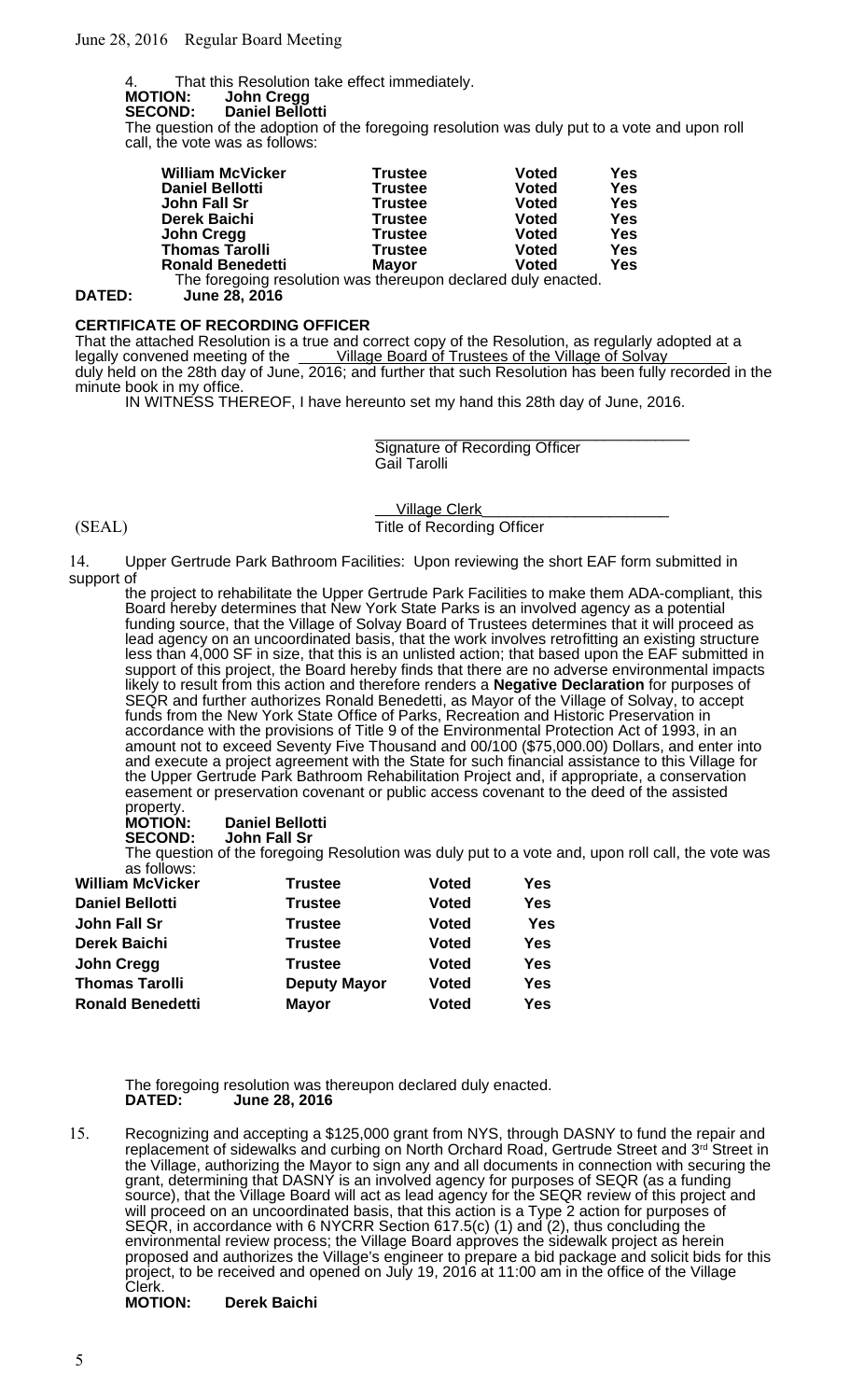| <b>SECOND:</b> | <b>Daniel Bellotti</b> |               |  |                       |
|----------------|------------------------|---------------|--|-----------------------|
| AYES:          |                        | <b>NAYES:</b> |  | <b>MOTION CARRIED</b> |

16. Authorization from the Board of Trustees to purchase a 2017 International 7500 truck for \$191,366, SFA

4x4 Viking Plow Equipment with a 5 year comprehensive engine warranty at a price of \$3,100.00 for the Highway Department for a total of \$194,466.00. (Onondaga County Contract #7823)

| <b>MOTION:</b>          | <b>John Fall Sr</b>   |              |            |
|-------------------------|-----------------------|--------------|------------|
| <b>SECOND:</b>          | <b>Thomas Tarolli</b> |              |            |
| <b>William McVicker</b> | <b>Trustee</b>        | <b>Voted</b> | Yes        |
| <b>Daniel Bellotti</b>  | <b>Trustee</b>        | <b>Voted</b> | Yes        |
| <b>John Fall Sr</b>     | <b>Trustee</b>        | <b>Voted</b> | <b>Yes</b> |
| <b>Derek Baichi</b>     | <b>Trustee</b>        | <b>Voted</b> | Yes        |
| <b>John Cregg</b>       | <b>Trustee</b>        | <b>Voted</b> | Yes        |
| <b>Thomas Tarolli</b>   | <b>Deputy Mayor</b>   | <b>Voted</b> | Yes        |
| <b>Ronald Benedetti</b> | <b>Mayor</b>          | <b>Voted</b> | <b>Yes</b> |

The foregoing resolution was thereupon declared duly enacted.<br>DATED: June 28, 2016 **DATED: June 28, 2016**

- 17. Approving and authorizing a Grant Disbursement Agreement between the Village of Solvay and Onondaga County in the amount of \$5,000 for software coordinating the Village and Town of Geddes Codes Offices and authorizing the Mayor to sign said Agreement, accepting the grant. **MOTION: Derek Baichi SECOND: Thomas Tarolli AYES: 7 NAYES: 0 MOTION CARRIED**
- 18. Authorization from the Board of Trustees to purchase Taser guns for each of the Solvay police officers with a total cost not to exceed \$28,000 and paid over five years from Taser International.

| John Cregg             |                       |
|------------------------|-----------------------|
| <b>Daniel Bellotti</b> |                       |
| <b>NAYES:</b>          | <b>MOTION CARRIED</b> |
|                        |                       |

**PETITIONS: None** 

\*\*\*\*\*\*\*\*\*\*\*\*\*\*\*\*\*\*\*\*\*\*\*\*\*\*\*\*\*\*\*\*\*\*\*\*\*\*\*\*\*\*\*\*\*\*\*\*\*\*\*\*\*\*\*\*\*\*\*\*\*\*\*\*\*\*\*\*\*\*\*\*\*\*\*\*\*\*\*\*\*\*\*\*\*\*\*\*\*

Resolved that this Board of Trustees move into Executive Session to discuss a personnel matter at 6:47 p.m.

| . דוויט ויד<br><b>MOTION:</b><br><b>SECOND:</b> | Derek Baichi<br>John Fall Sr |   |                       |
|-------------------------------------------------|------------------------------|---|-----------------------|
| AYES:                                           | <b>NAYES:</b>                | 0 | <b>MOTION CARRIED</b> |

Resolved that the Executive Session be closed and that this Board return to the regular meeting at 7:08 p.m.

| <b>MOTION:</b>          | <b>Daniel Bellotti</b>        |                       |
|-------------------------|-------------------------------|-----------------------|
| <b>SECOND:</b><br>AYES: | John Fall Sr<br><b>NAYES:</b> | <b>MOTION CARRIED</b> |
|                         |                               |                       |

\*\*\*\*\*\*\*\*\*\*\*\*\*\*\*\*\*\*\*\*\*\*\*\*\*\*\*\*\*\*\*\*\*\*\*\*\*\*\*\*\*\*\*\*\*\*\*\*\*\*\*\*\*\*\*\*\*\*\*\*\*\*\*\*\*\*\*\*\*\*\*\*\*\*\*\*\*\*\*\*\*\*\*\*\*\*\*\*

**No action was taken at the Executive session meeting.**

## **NEW BUSINESS**

ADJOURNMENT:

The regular meeting of the Solvay Board of Trustees be adjourned at 7:10 p.m.<br> **MOTION:** John Fall Sr **MOTION: John Fall Sr SECOND: Daniel Bellotti AYES: 7 NAYES: 0 MOTION CARRIED**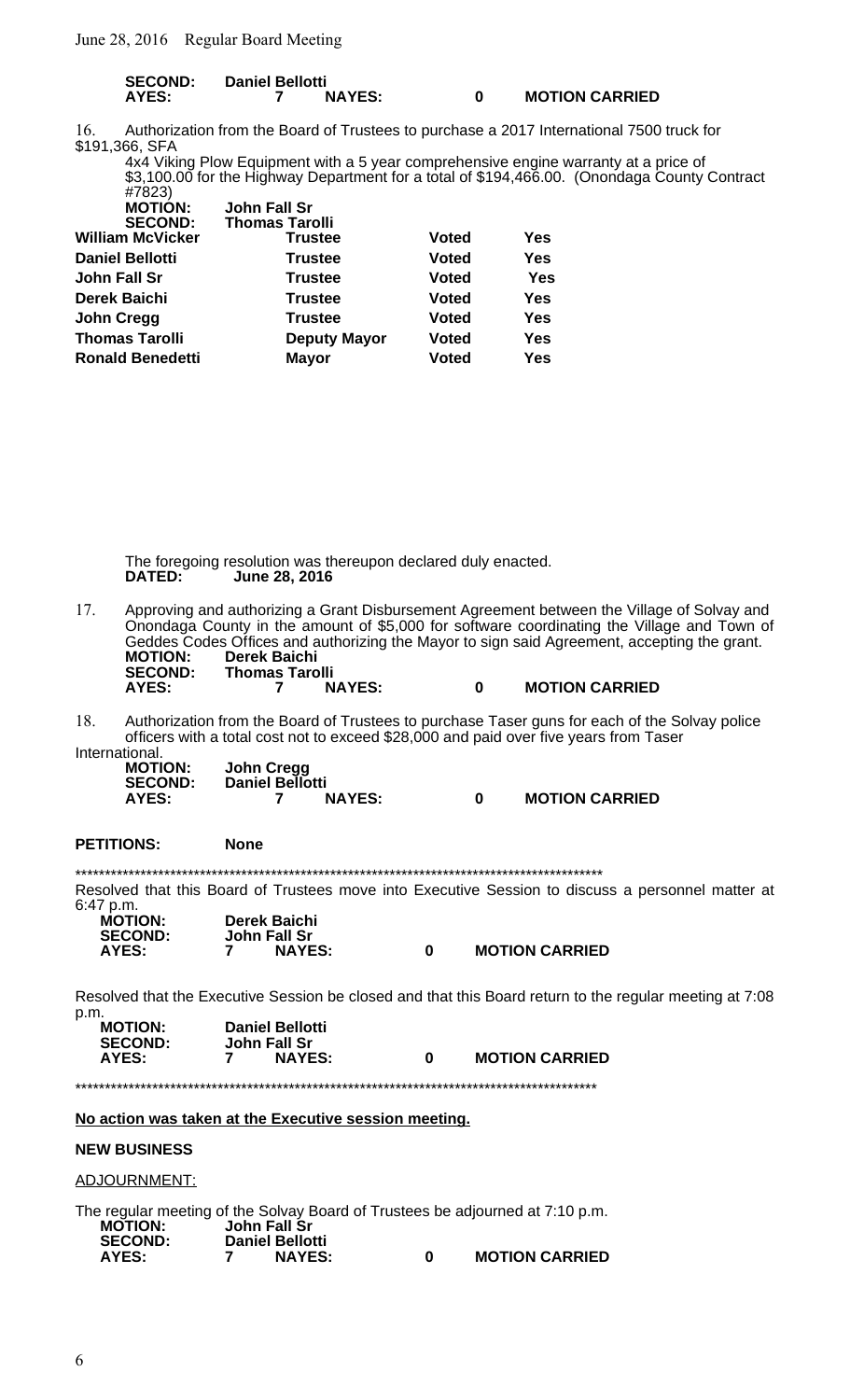June 28, 2016 Regular Board Meeting

Respectfully submitted,

Gail M Tarolli, Village Clerk

| <b>William McVicker</b> | <b>Trustee</b>      | Voted        | Yes/No |
|-------------------------|---------------------|--------------|--------|
| <b>Daniel Bellotti</b>  | <b>Trustee</b>      | <b>Voted</b> | Yes/No |
| John Fall Sr            | <b>Trustee</b>      | <b>Voted</b> | Yes/No |
| <b>Derek Baichi</b>     | <b>Trustee</b>      | Voted        | Yes/No |
| <b>John Cregg</b>       | <b>Trustee</b>      | <b>Voted</b> | Yes/No |
| <b>Thomas Tarolli</b>   | <b>Deputy Mayor</b> | <b>Voted</b> | Yes/No |
| <b>Ronald Benedetti</b> | <b>Mayor</b>        | <b>Voted</b> | Yes/No |